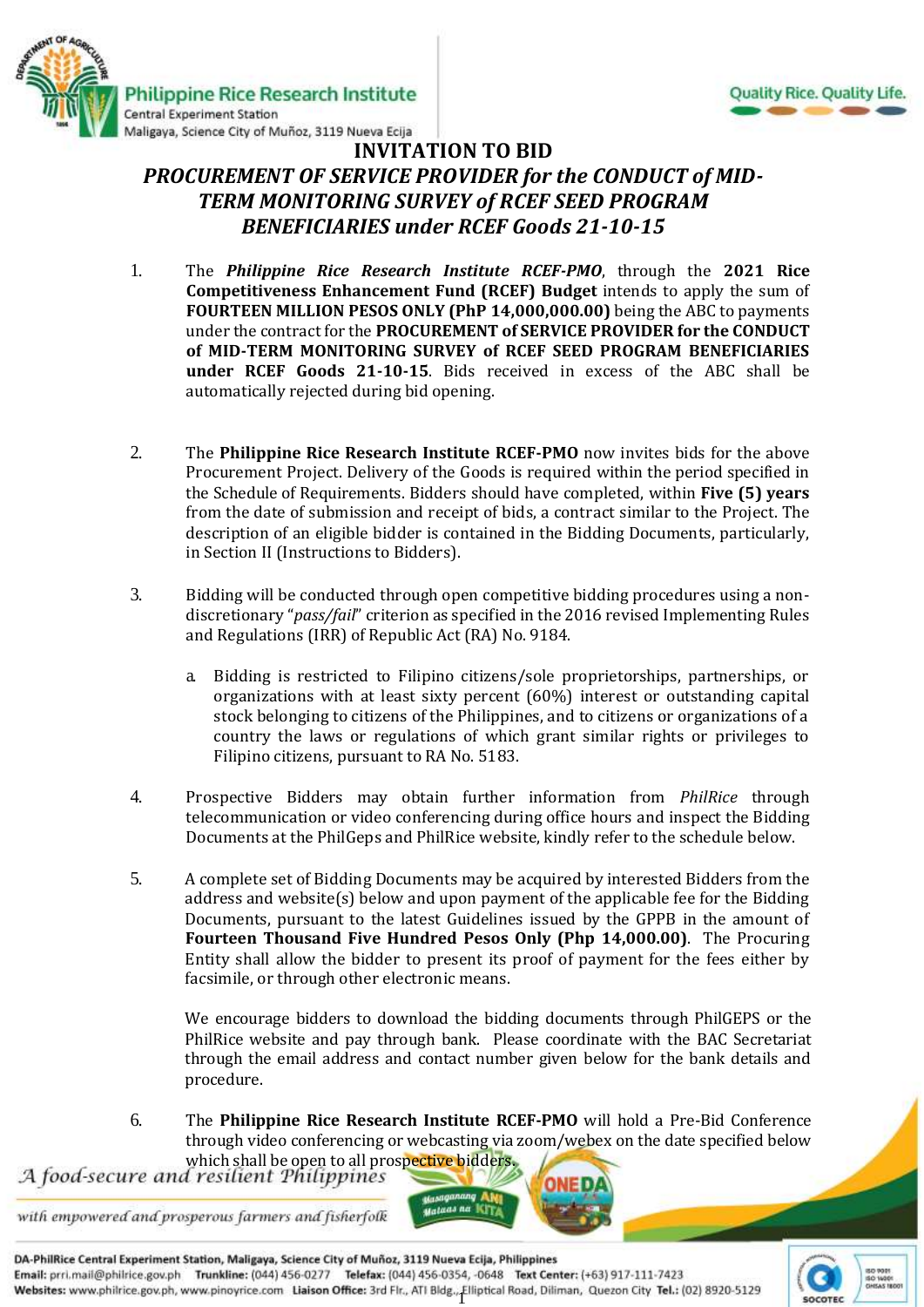

A Personal Meeting ID will be sent through SMS or email for each participant at least one day before the event. Prospective bidders **need to signify their intention to participate by sending formal letter thru personal or via email** to the address given below.

- 7. Bids must be duly received by the BAC Secretariat at the address below on or before the date and time of deadline (i) manual submission or through courier at the office address indicated below*.* Late bids shall not be accepted.
- 8. All Bids must be accompanied by a bid security in any of the acceptable forms and in the amount stated in **ITB** Clause 14.
- 9. Bid opening shall be on **October 27, 2021, 09:30AM** at the address given below via Zoom/Webex. The **Philippine Rice Research Institute RCEF-PMO** reserves the right to reject any and all bids, declare a failure of bidding, or not award the contract at any time prior to contract award in accordance with Sections 35.6 and 41 of the 2016 revised IRR of RA No. 9184, without thereby incurring any liability to the affected bidder or bidders.
- **10. DA-PhilRice does not condone any form of solicitation on any prospective winning and losing bidders by any of our staff/employees or any other party. Any sort of this kind shall be reported immediately to the office of the secretary of the National Bureau of Investigation (NBI) for entrapment and proper investigation.**

| <b>Activity</b>                                                                   | Date/Time                                               | <b>Remarks</b>                                                                                                                                                        |
|-----------------------------------------------------------------------------------|---------------------------------------------------------|-----------------------------------------------------------------------------------------------------------------------------------------------------------------------|
| of<br>Acceptance<br>queries<br>through<br>telephone or video<br>call with the BAC | October 6-14, 2021<br>(Except Holidays and<br>Weekends) | Queries on the bidding documents only.                                                                                                                                |
| Secretariat                                                                       | 8:00AM<br>12:00<br>to<br>noon                           | Queries on the technical specifications should<br>be in formal writing sent through email or fax,<br>addressed to the BAC Chairperson through<br>the BAC Secretariat. |
| Availability<br>of<br>Bidding documents<br>and acceptance of<br>Payment           | October 6-26, 2021                                      | Downloadable through PhilGEPS, PhilRice<br>Website and can be requested through email.<br>Please call the BAC Secretariat for the<br>procedures on online payment     |
| Pre-Bid Conference                                                                | October 14, 2021<br>09:30AM                             | Interested bidders shall signify intention<br>to bid through email. A Personal Meeting<br>will be sent through email to<br>ID<br>confirmed participants.              |
| Deadline for the<br>submission of bids                                            | On or before October<br>27, 2021<br>8:00AM              | Through personal delivery or through<br>courier at the BAC Secretariat Office.                                                                                        |
| <b>Bid Opening</b>                                                                | October 27, 2021<br>Meeting<br>Proper:<br>09:30 AM      | A Personal Meeting ID will be sent to<br>participants<br>who<br>submitted<br>bid<br>proposals on time.                                                                |

11. Please refer to the following schedule of activities:

## A food-secure and resilient Philippines



with empowered and prosperous farmers and fisherfolk

DA-PhilRice Central Experiment Station, Maligaya, Science City of Muñoz, 3119 Nueva Ecija, Philippines Email: prri.mail@philrice.gov.ph Trunkline: (044) 456-0277 Telefax: (044) 456-0354, -0648 Text Center: (+63) 917-111-7423 Websites: www.philrice.gov.ph, www.pinoyrice.com Liaison Office: 3rd Flr., ATI Bldg., Elliptical Road, Diliman, Quezon City Tel.: (02) 8920-5129